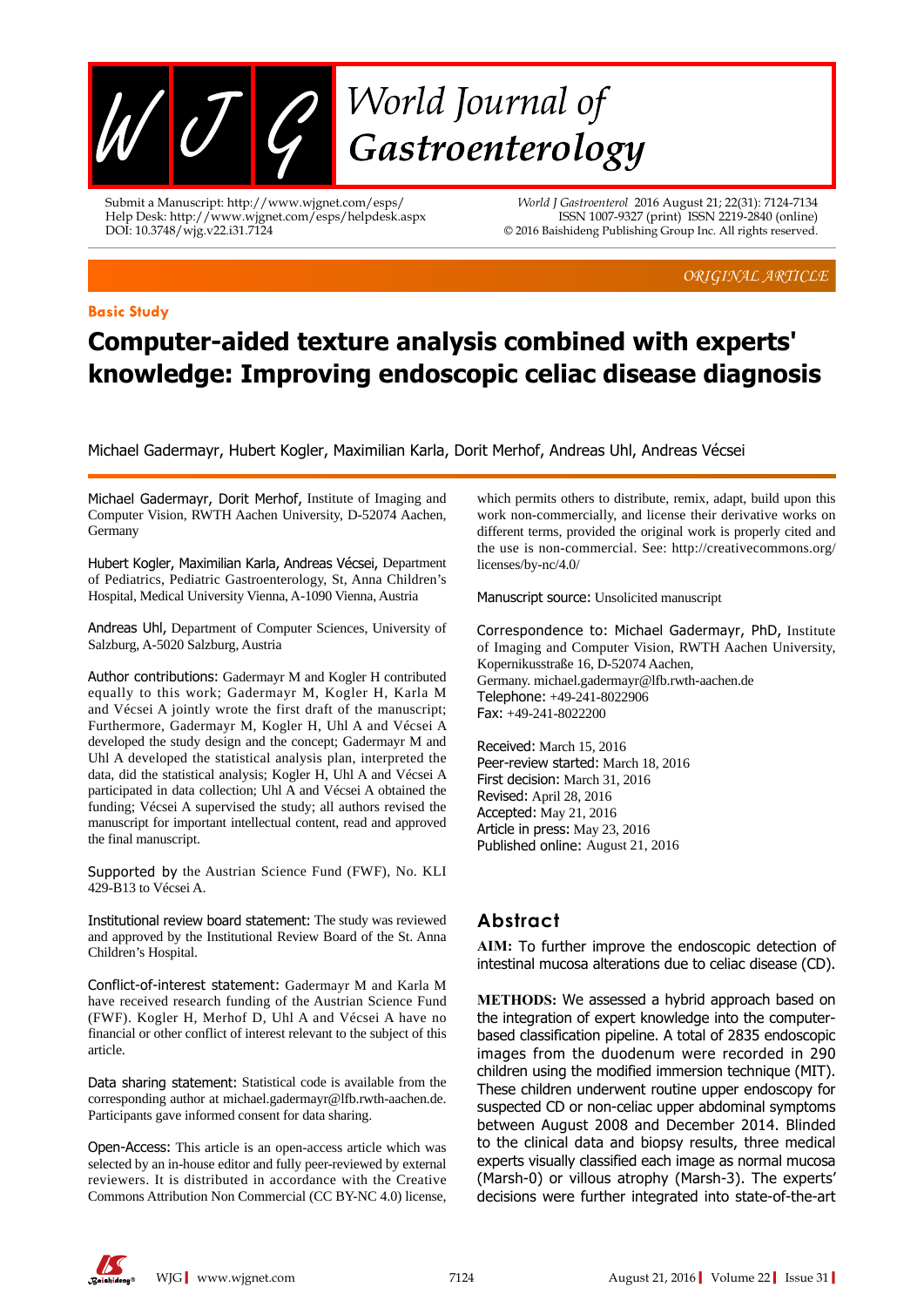texture recognition systems. Using the biopsy results as the reference standard, the classification accuracies of this hybrid approach were compared to the experts' diagnoses in 27 different settings.

**RESULTS:** Compared to the experts' diagnoses, in 24 of 27 classification settings (consisting of three imaging modalities, three endoscopists and three classification approaches), the best overall classification accuracies were obtained with the new hybrid approach. In 17 of 24 classification settings, the improvements achieved with the hybrid approach were statistically significant ( $P < 0.05$ ). Using the hybrid approach classification accuracies between 94% and 100% were obtained. Whereas the improvements are only moderate in the case of the most experienced expert, the results of the less experienced expert could be improved significantly in 17 out of 18 classification settings. Furthermore, the lowest classification accuracy, based on the combination of one database and one specific expert, could be improved from 80% to 95% ( $P < 0.001$ ).

**CONCLUSION:** The overall classification performance of medical experts, especially less experienced experts, can be boosted significantly by integrating expert knowledge into computer-aided diagnosis systems.

Key words: Celiac disease; Diagnosis; Endoscopy; computer-aided texture analysis; biopsy; pattern recognition

**© The Author(s) 2016.** Published by Baishideng Publishing Group Inc. All rights reserved.

**Core tip:** A hybrid system for the detection of villous atrophy integrating human texture recognition into computer-aided diagnosis systems outperforms human judgement alone in the diagnosis of pediatric celiac disease. In the classification of 2835 endoscopic images from the duodenum into one of two categories ("normal mucosa or villous atrophy") using 27 different classification settings the hybrid system was superior to human experts in 24 settings. This superiority was significant in 17 of these 24 settings. Less experienced endoscopists in particular can benefit from this new method because their diagnostic accuracy can be improved the most.

Gadermayr M, Kogler H, Karla M, Merhof D, Uhl A, Vécsei A. Computer-aided texture analysis combined with experts' knowledge: Improving endoscopic celiac disease diagnosis. *World J Gastroenterol* 2016; 22(31): 7124-7134 Available from: URL: http://www.wjgnet.com/1007-9327/full/v22/i31/7124.htm DOI: http://dx.doi.org/10.3748/wjg.v22.i31.7124

# **INTRODUCTION**

Recently, significant research has been performed to evaluate computer-aided endoscopic diagnosis<sup>[1]</sup>, *e.g.*, in celiac disease  $(CD)^{[2]}$ , colon polyp classification<sup>[3]</sup>, the classification of dysplasia in Barrett's esophagus $[4]$ , and the classification of Crohn's disease lesions<sup>[5]</sup>.

 $CD^{[6,7]}$  is a common autoimmune disorder triggered by dietary gluten primarily affecting the small bowel. CD is characterized by inflammation affecting the mucosa of the small intestine, which finally loses its absorptive villi, while enteric crypts become hyperplastic. Endoscopy combined with intestinal biopsies is currently considered the gold standard for the diagnosis of CD. The severity of the microscopic changes found in CD biopsies is staged by Marsh and Oberhuber<sup>[6,7]</sup>. However, the histological staging is subject to significant intra- and inter-observer variability<sup>[8,9]</sup>. This variability gives strong incentive to seek a second opinion based on the objective assessment of image data that are captured during endoscopy. Furthermore, the number of biopsies could be reduced in the future if such a reliable second opinion was easily available. A further limitation of the current diagnostic gold standard arises from the possibly patchy distribution of CD-affected mucosal  $area<sup>[10]</sup>$ . If, unfortunately, biopsies are taken only from areas with healthy mucosa within the duodenum, a proper diagnosis of CD could be missed.

Visual classification during endoscopy can be realized either by the endoscopist $[11,12]$  or by computerbased methods $[2,13-18]$ . Experienced endoscopists are able to classify with a high accuracy of up to  $95\%$ <sup>[19]</sup> considering two classes case [classifying] between normal mucosa (Marsh-0) and villous atrophy (Marsh-3)]. However, the accuracy can drop to approximately 80% depending on the image data when less experienced endoscopists perform the classification<sup>[19]</sup>. Instead, computer-based techniques provide largely objective and user-independent classification performances. However, recent work showed that the accuracy of highly experienced endoscopists currently cannot be reached by such automated systems. The accuracies of the state-ofthe-art approaches<sup>[16,18,20]</sup> range from only 85% to 90%, thus hampering their clinical use. Thus far, it is unclear whether and how a computer-aided CD diagnosis can be implemented in clinical practice in the foreseeable future.

To overcome these shortcomings we developed a hybrid classification system combining medical experts' knowledge with state-of-the-art computer-based texture analysis methods. The aim of this study was to determine whether such a hybrid system can improve the classification accuracies of experts. Additionally, the impact of transferring a model trained with one expert's knowledge to another expert was investigated.

# **MATERIALS AND METHODS**

### *Patients and endoscopic image data*

Children who underwent upper endoscopy with biopsies of the duodenal mucosa for suspected CD or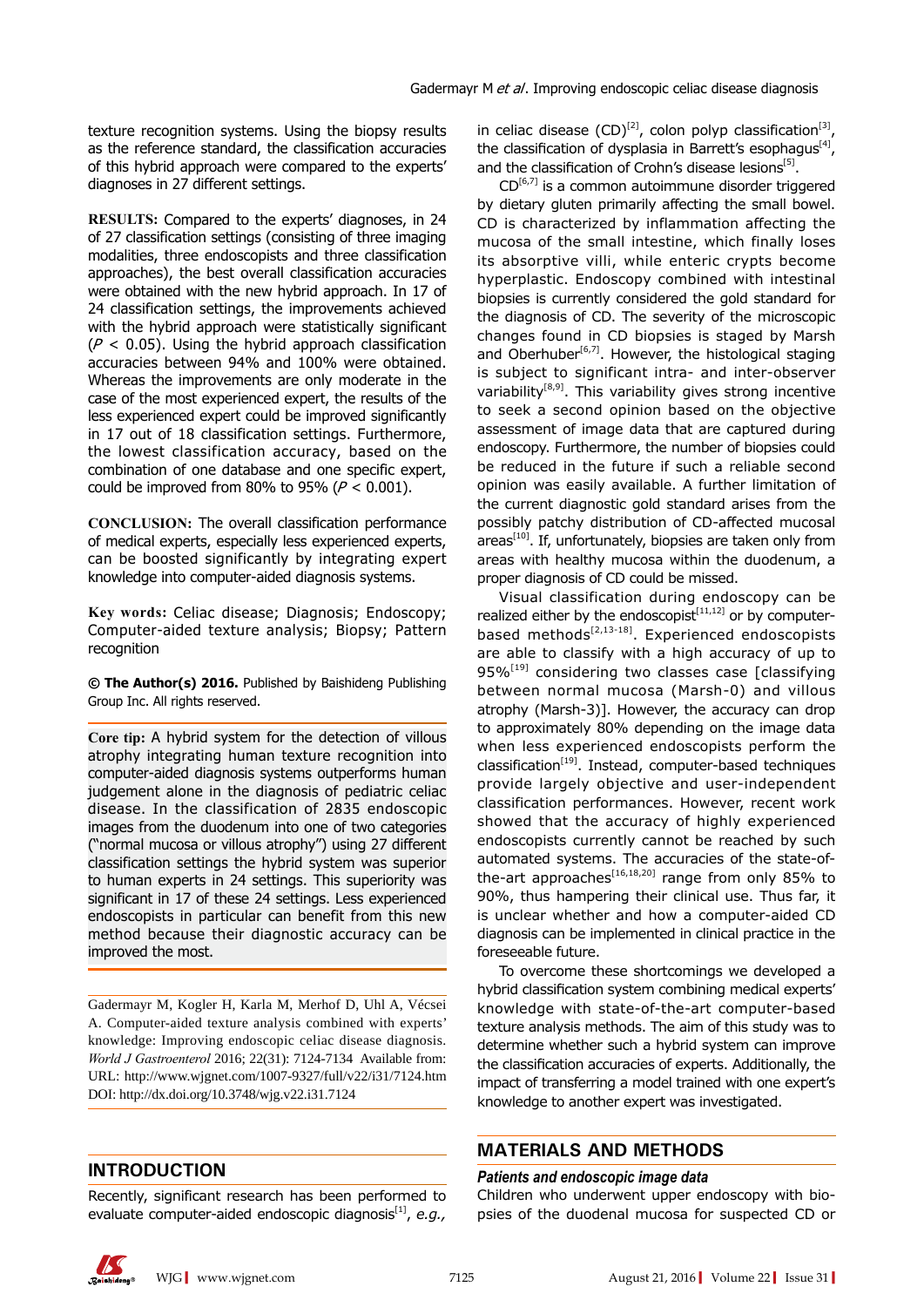

**Figure 1 Manual patch selection: The original image contains ideal regions (***e.g.***, patch 1) but also over-exposed, blurry (patch 2) and underexposed (patch 3) areas.** Patches such as patch 2 or 3 have not been extracted for classification due to the high degree of degradation.

non-celiac upper abdominal symptoms were enrolled in this comparative diagnostic study. Among 668 consecutive children referred to the endoscopy unit of the St. Anna Children's Hospital between August 2008 and December 2014, a total of 290 were willing to participate. Children on a gluten-free diet were excluded from this study, as were those undergoing follow-up biopsies for the surveillance of previously diagnosed CD.

The study protocol was approved by the Institutional Review Board of the St. Anna Children's Hospital. Written informed consent was obtained from the parents or legal guardians, and assent was obtained from the children when appropriate.

During endoscopy, images of the regions of interest were recorded with Olympus endoscopes (GIF-Q165, GIF-H180 and GIF-N180) immediately before biopsy specimens (Jumbo forceps, Olympus FB-25 K) from the same mucosal area were taken as a part of routine care.

Images were recorded by applying the modified immersion technique (MIT), which is based on the instillation of water into the duodenal lumen for better visualization of the villi<sup>[21]</sup>. For MIT, an accuracy rate between 93% and 100% was found in detecting villous atrophy. Previous work<sup>[22]</sup> also found that the MIT is more suitable for automated classification purposes than the classical image capturing technique.

One part of the image data were captured using narrow-band imaging $[11]$ , which has been reported to improve the diagnostic accuracy in various fields of endoscopy $[12,23]$ . This technology utilizes specific blue (440 to 460 nm) and green (540 to 560 nm) wavelengths for illumination to enhance the contrast of vascular patterns on the mucosal surface. It is employed to specifically delineate the outline of the residual villous structures (if present) due to a better visualization of the villous height and shape than traditional white-light endoscopy.

For each image, the ground truth was determined by histopathologic evaluation of the corresponding biopsy specimens, which were taken from the center of the preceding endoscopic image. The biopsies were classified according to a modified Marsh classification (Oberhuber) by pathologists, who were blinded to the endoscopic findings and clinical information of the children. In children with biopsy results consistent with CD the diagnosis was confirmed by positive CD serology and HLA-DQ2 and/or HLA-DQ8 positivity. CD was ruled out by negative biopsy results.

Because a binary classification of the endoscopic images of normal mucosa (Marsh-0) or villous atrophy (Marsh-3A to Marsh-3C) was used, all images containing Marsh-1 or Marsh-2 lesions according to the histology report were excluded.

In total, 1155 endoscopic images of the duodenal bulb and the second part of the duodenum were available for further experimentation. These images were captured in 75 children with CD (479 images) and in 215 children without CD (676 images).

This image data were divided into three distinct image databases, DB-1, DB-2 and DB-3, as outlined in Table 1, collecting images acquired with a specific imaging protocol into a separate database. DB-3 contains images acquired with narrow-band imaging, whereas DB-1 and DB-2 contain images obtained with traditional white-light endoscopy. Images in DB-2 and DB-3 were obtained with newer endoscopic devices than those used for DB-1 (see Table 1). The separation was performed to avoid bias in the results due to variations within the image data sets<sup>[22]</sup>.

In this context, "image" or "original image" refers to the complete visible content if an image is captured with an endoscope (see Figure 1). The size of such an image is typically  $768 \times 576$  pixels (GIF-H180). However, images partly suffer from degradation, such as noise, blur, under- or overexposure or reflections. As computer-aided diagnosis has been shown to be affected by these distortions<sup>[24]</sup>, a manual selection of image sections was introduced $[17,24,25]$  to obtain reliable, distortion-free image regions (square patches). This technique is exemplarily shown for an image in Figure 1.

A patch size of  $128 \times 128$  pixels turned out to be optimal in previous work<sup>[24,25]</sup>. For this study, 280 patches per class (Marsh-0 and Marsh-3) and per database were extracted by a highly experienced consultant according to quality assessment criteria, such as sharpness, appropriate exposure, visibility of features and low degree of degradations. Because more than one patch can be extracted from one image, this patch extraction improved not only the quality but also the number of the data. In total, the database consisted of 2835 images. Of these 2835 images, 1155 were captured original (full-size) endoscopic images and 1680 were patches.

### *Hybrid CD diagnosis*

The general idea of hybrid CD diagnosis is to improve the classification performance by combining experts' diagnoses with computer-based classification me-

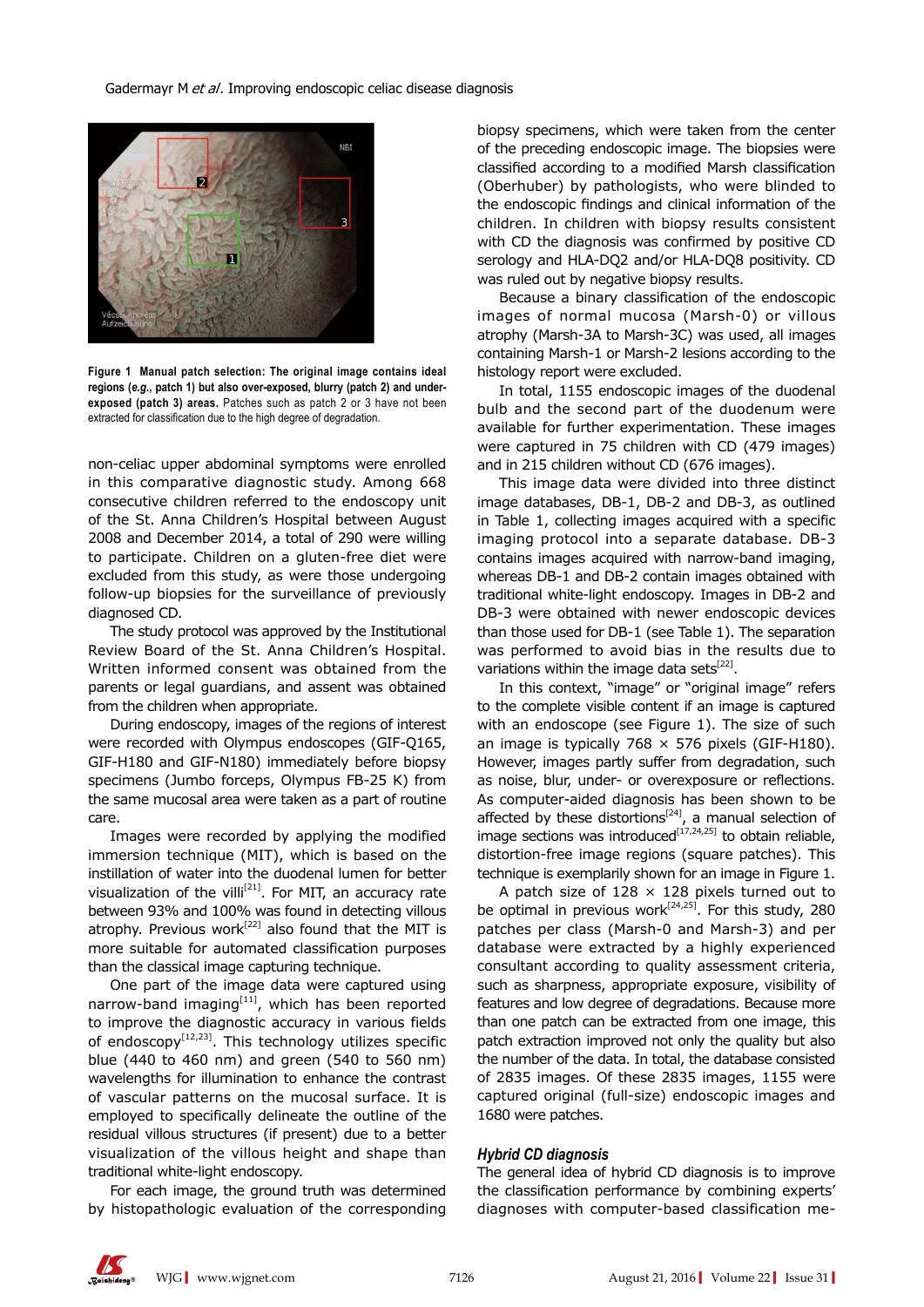

Figure 2 The general scheme of hybrid celiac disease diagnosis. Image data is used for expert knowledge acquisition and feature extraction (which can be done in parallel), and finally, the output of these two stages is used by the hybrid classification stage.

| Outline of the three image databases (DB-1, DB-2<br>Table 1<br>and DB-3) used for experimentation |               |             |  |  |  |  |  |  |  |  |  |
|---------------------------------------------------------------------------------------------------|---------------|-------------|--|--|--|--|--|--|--|--|--|
| $DB-1$                                                                                            | <b>DB-2</b>   | <b>DB-3</b> |  |  |  |  |  |  |  |  |  |
| 280                                                                                               | 280           | 280         |  |  |  |  |  |  |  |  |  |
| 280                                                                                               | 280           | 280         |  |  |  |  |  |  |  |  |  |
| 246                                                                                               | 210           | 220         |  |  |  |  |  |  |  |  |  |
| 171                                                                                               | 154           | 154         |  |  |  |  |  |  |  |  |  |
| 125                                                                                               | 82            | 80          |  |  |  |  |  |  |  |  |  |
| 38                                                                                                | 35            | 36          |  |  |  |  |  |  |  |  |  |
| GIF-0165,                                                                                         | GIF-H180      | GIF-H180    |  |  |  |  |  |  |  |  |  |
| N <sub>180</sub>                                                                                  |               |             |  |  |  |  |  |  |  |  |  |
| Traditional                                                                                       | Traditional   | Narrow-band |  |  |  |  |  |  |  |  |  |
| (white-light)                                                                                     | (white-light) | imaging[11] |  |  |  |  |  |  |  |  |  |
| imaging                                                                                           | imaging       |             |  |  |  |  |  |  |  |  |  |
|                                                                                                   |               |             |  |  |  |  |  |  |  |  |  |

thods. As outlined in Figure 2, the proposed hybrid CD diagnosis approach consisted of three stages: expert knowledge acquisition, feature extraction and hybrid classification.

#### *Expert knowledge acquisition*

Expert knowledge acquisition and expert classification, as the baseline for experimental evaluation, was performed similarly by asking endoscopists to classify image data based on two classes, normal mucosa (Marsh-0) or villous atrophy (Marsh-3A to Marsh-3C). In this study, the three endoscopists involved were a highly experienced consultant (Expert-A), an experienced pediatric resident (Expert-B) and a less experienced intern (Expert-C). We decided on a binary classification (normal mucosa or villous atrophy) of the image data because this classification is the most relevant from the patient's perspective. Each of the three medical experts classified the three available image data sets (Table 1) in a blinded fashion without any knowledge of the patient characteristics or histological results. Overall, we collected 5040 diagnoses corresponding to patch image data and 3465 diagnoses corresponding to original image data.

#### *Feature extraction*

For experimentation, three high-performing yet

conceptually divergent image representation methods were deployed: (1) Multi-resolution local binary patterns  $(LBP)^{[26]}$  is an established, yet effective, texture feature extraction technique, that is highly efficient from a computational point of view. It extracts the joint-distribution of binary quantized local intensity differences. An eight-neighborhood was utilized with circular radii of two and three pixels; (2) The multi-fractal spectrum  $(MFS)^{[27]}$  is obtained by computing the local fractal dimension per pixel based on three different measurements. The final image representation is obtained by concatenation of three different measurements and has already successfully been applied to endoscopic image data $[3]$ ; and (3) Improved Fisher vectors  $(IFV)^{[28]}$  is a high-performing, state-of-the-art method that is based on standard lowlevel scale-invariant feature transform (SIFT) features and Gaussian-mixture modeling as a mid-level representation. SIFT features were extracted based on dense sampling (every fourth pixel), and the number of Gaussian components was fixed to 16.

We selected these three methods because LBP is an established, highly efficient standard method; MFS proved to be effective especially in endoscopic  $imaging^{[3,29]}$ ; and IFV is a general purpose state-of-theart method for texture recognition<sup>[30,31]</sup>.

For feature extraction, all images were converted to gray-scale data. This conversion was used because a recent study<sup>[32]</sup> showed that the utilization of color information does not lead to consistent improvements. In contrast, for the acquisition of the medical experts' knowledge, such a conversion could easily cause a decrease in the accuracy of the classification by endoscopists, who rely on color information. Thus, no gray-scale data conversion was performed in the context of classification by human experts.

#### *Hybrid classification*

Hybrid classification first combined the feature vector (from feature extraction) with the binary expert diagnosis for each individual image by straight-forward vector concatenation. To obtain sensible weightings,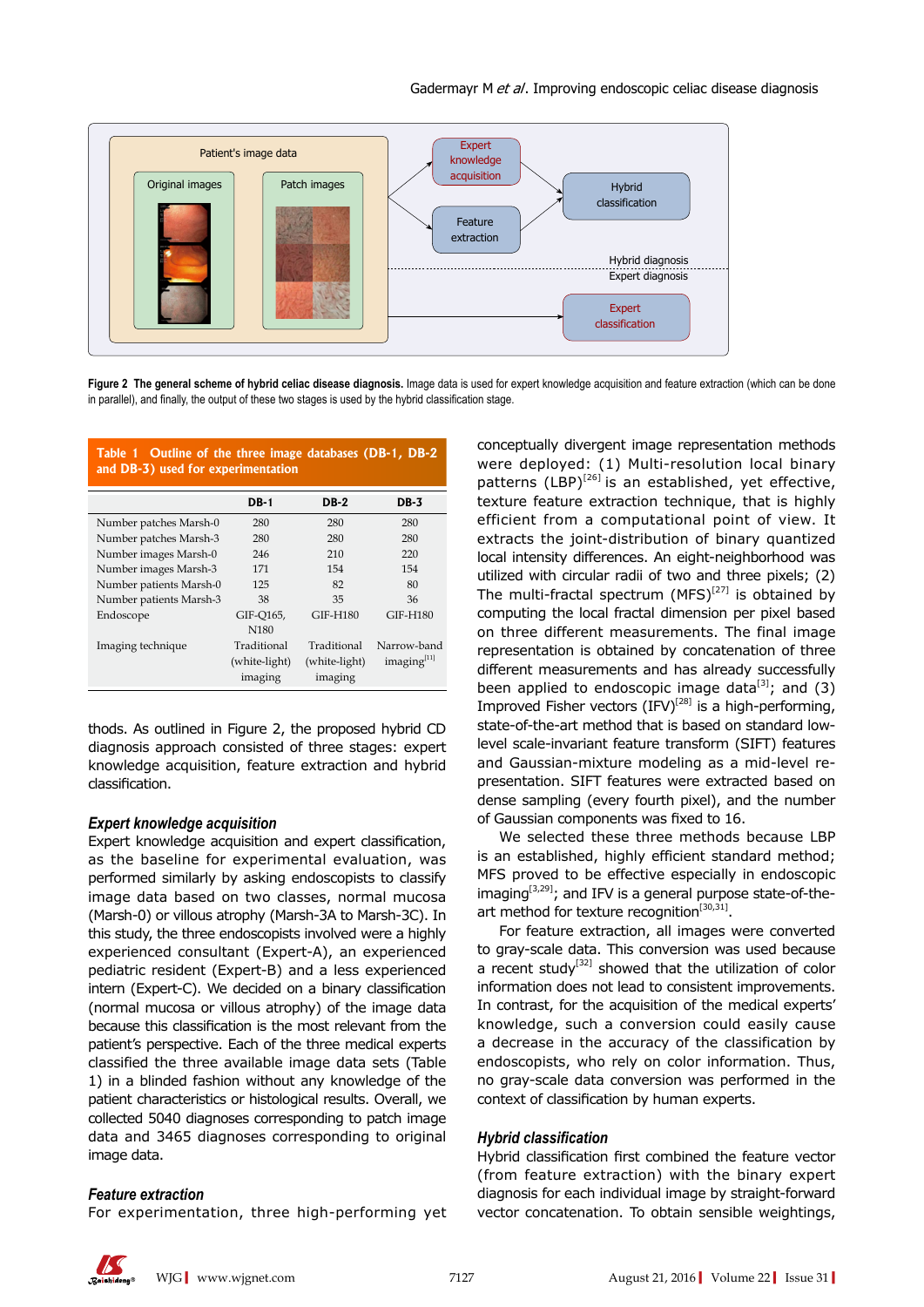first, the feature vector was  $L^2$  normalized and a multiplicative weight was evaluated (between  $2^{-2}$  and  $2<sup>2</sup>$ ). To avoid any bias, the evaluation was performed based on cross-validation. Finally, the obtained hybrid feature vector was classified by a linear support vector machine, which has been deployed in recent work on computer-aided CD diagnosis $[17,33]$  and generally in recent work on texture recognition $^{[30]}$ .

#### *Hybrid classification settings*

In a previous study<sup>[22]</sup>, computer-based methods performed quite well based on manually extracted patches with a size of  $128 \times 128$  pixels. These patches can either be selected by the physician during endoscopy or by automated systems<sup>[16,34]</sup>. Such an automated system can perform an analysis of the quality of the data and thus suggest a patch that is free from distortions to be assessed.

As the concept of hybrid classification is not considered fully automated per se, we considered only manual patch selection throughout this work because it performs slightly better than automated selection<sup>[16,34]</sup>. However, the classification performance of experts generally decreases in the case of the smaller, but ideal, patch image data $^{[19]}$ .

To compensate for these performance difficulties specific to either computer-based or expert-based classification, we investigated three different strategies concerning the classification of processed image data.

#### *Patch-based classification*

In this scenario, only patch data were considered during classification by experts and computers. A realistic scenario in which to base human assessment on only patches would be an automated patch suggestion scheme, as described above. Additionally, a telemedical setting might benefit from a patch-based approach because smaller patches of high quality may be transferred for review by external human experts as opposed to transmitting few entire frames of highly varying quality.

In any case, to reveal whether there is a positive effect of using the hybrid classification method, we investigated this scenario, which is based on a large quantity of data because the number of patches is higher than the number of original images. Additionally, beforehand, it was not clear which type of data is the best (patch, image or patient-based) for hybrid classification.

#### *Image-based classification*

The second scenario relied on the original image data obtained during endoscopy. As experts are more familiar with these data, we expected slightly better overall classification rates for the original images. Feature extraction again considered only the smaller patch data, as patches turned out to be more appropriate for the methods used $[16]$ .

One reason to stick with this approach instead of choosing video data is to conserve human resources because assessing several frames is more timeconsuming, and furthermore, images are captured in only relevant mucosal areas. In addition, a teleendoscopical setting (incorporating a remote expert' s knowledge) benefits from the reduced transmission bandwidth required for this approach.

#### *Patient-based classification*

It is common practice during endoscopy to capture several images from the duodenum. Consequently, the image data sets used for experimentation contained more than one image per patient (Table 1). On average, per database 3.0 images (between one and eight) per patient were available. To obtain one final diagnosis per patient, all image data from one specific patient were utilized. Because it exploited all available image data, this scenario was assumed to be the most relevant and realistic one.

To obtain patient-based decisions, hybrid diagnosis was performed as described for image-based classification. The classification stage was followed by a soft decision level fusion. Here, soft decision level fusion means that the majority vote was applied based on binary decisions [normal mucosa (Marsh-0) or villous atrophy (Marsh-3)] for each image and, in case of a tie, the signed distances to the linear decision boundary of the support vector machine were averaged and thresholded (with a threshold of zero) to determine the final overall decision.

Expert diagnosis was performed similarly by majority voting on the basis of image-based classification. As only hard decisions were available, ties had to be resolved by means of random choice.

#### *Model transfer*

Thus far, we considered a scenario where the classification model (in our case, the support vector machine) is trained and evaluated with decisions from the same expert. Hence, the obtained classification accuracies correspond to a scenario where the classifier needs to be trained individually for each expert. However, this individual training is expensive, and it is questionable whether it is required. To find out whether the individual training was necessary, we also investigated the impact of changing experts between the training and evaluation phases.

#### *Statistical analysis*

All overall accuracies presented were based on the mean accuracy of 50 random splits. Each distinct split divided the data set into approximately balanced training (80%) and evaluation sets (20%), restricting the images of one patient to the same set to avoid any bias (due to similarities within the data from one patient).

To determine whether the performance of two

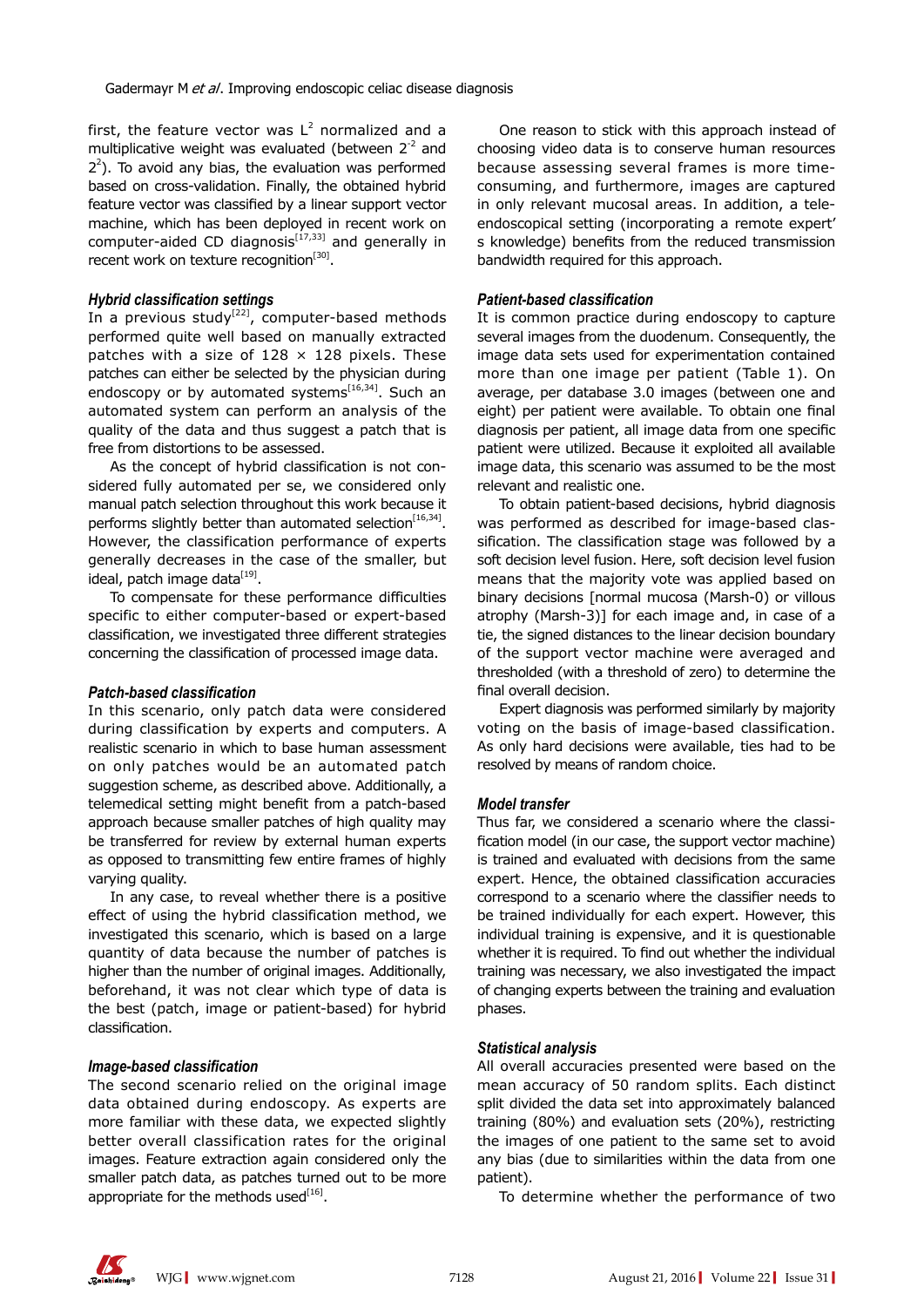**Table 2 All individual mean classification accuracies and standard deviations (±) for all configurations. Feature extraction was performed based on local binary patterns, multi-fractal spectrum and improved Fisher vectors**

| Feature    | Data set Expert |               |       | Patch-based             |       |                  | Image-based<br>Patient-based                |       |       |       |                                                    |       |       |       |  |
|------------|-----------------|---------------|-------|-------------------------|-------|------------------|---------------------------------------------|-------|-------|-------|----------------------------------------------------|-------|-------|-------|--|
| extraction |                 |               |       | <b>Expert diagnosis</b> |       | Hybrid diagnosis | <b>Expert diagnosis</b><br>Hybrid diagnosis |       |       |       | <b>Expert diagnosis</b><br><b>Hybrid diagnosis</b> |       |       |       |  |
|            |                 |               |       |                         |       |                  |                                             |       |       |       |                                                    |       |       |       |  |
|            |                 |               | mean  | $\pm$                   | mean  | ±.               | mean                                        | ±.    | mean  | ±.    | mean                                               | Ŧ.    | mean  | ±.    |  |
| <b>LBP</b> | $DB-1$          | A             | 0.870 | 0.057                   | 0.910 | 0.042            | 0.970                                       | 0.027 | 0.964 | 0.033 | 0.970                                              | 0.058 | 0.972 | 0.033 |  |
| <b>LBP</b> | $DB-2$          | A             | 0.857 | 0.042                   | 0.910 | 0.040            | 0.957                                       | 0.026 | 0.955 | 0.038 | 0.988                                              | 0.047 | 0.999 | 0.005 |  |
| <b>LBP</b> | $DB-3$          | A             | 0.773 | 0.051                   | 0.902 | 0.059            | 0.963                                       | 0.020 | 0.965 | 0.036 | 0.995                                              | 0.055 | 0.994 | 0.016 |  |
| <b>LBP</b> | $DB-1$          | B             | 0.834 | 0.063                   | 0.909 | 0.051            | 0.879                                       | 0.053 | 0.908 | 0.046 | 0.873                                              | 0.066 | 0.947 | 0.062 |  |
| <b>LBP</b> | $DB-2$          | B             | 0.827 | 0.051                   | 0.903 | 0.048            | 0.896                                       | 0.040 | 0.905 | 0.048 | 0.946                                              | 0.046 | 0.998 | 0.009 |  |
| <b>LBP</b> | $DB-3$          | B             | 0.627 | 0.058                   | 0.883 | 0.057            | 0.818                                       | 0.040 | 0.913 | 0.047 | 0.832                                              | 0.070 | 0.960 | 0.064 |  |
| <b>LBP</b> | $DB-1$          | C             | 0.882 | 0.052                   | 0.916 | 0.045            | 0.778                                       | 0.070 | 0.902 | 0.057 | 0.799                                              | 0.064 | 0.959 | 0.053 |  |
| <b>LBP</b> | $DB-2$          | C             | 0.912 | 0.037                   | 0.926 | 0.044            | 0.893                                       | 0.033 | 0.914 | 0.040 | 0.943                                              | 0.036 | 0.991 | 0.017 |  |
| <b>LBP</b> | $DB-3$          | $\mathcal{C}$ | 0.718 | 0.064                   | 0.892 | 0.053            | 0.879                                       | 0.045 | 0.922 | 0.042 | 0.946                                              | 0.059 | 0.984 | 0.035 |  |
| <b>MFS</b> | $DB-1$          | A             | 0.870 | 0.057                   | 0.891 | 0.051            | 0.970                                       | 0.027 | 0.964 | 0.026 | 0.970                                              | 0.058 | 0.974 | 0.032 |  |
| <b>MFS</b> | $DB-2$          | $\mathsf{A}$  | 0.857 | 0.042                   | 0.878 | 0.040            | 0.957                                       | 0.026 | 0.955 | 0.038 | 0.988                                              | 0.047 | 0.999 | 0.005 |  |
| <b>MFS</b> | $DB-3$          | $\mathsf{A}$  | 0.773 | 0.051                   | 0.817 | 0.062            | 0.963                                       | 0.020 | 0.968 | 0.035 | 0.995                                              | 0.055 | 0.994 | 0.016 |  |
| <b>MFS</b> | $DB-1$          | B             | 0.834 | 0.063                   | 0.899 | 0.062            | 0.879                                       | 0.053 | 0.887 | 0.065 | 0.873                                              | 0.066 | 0.932 | 0.067 |  |
| <b>MFS</b> | $DB-2$          | B             | 0.827 | 0.051                   | 0.853 | 0.061            | 0.896                                       | 0.040 | 0.901 | 0.060 | 0.946                                              | 0.046 | 0.997 | 0.011 |  |
| <b>MFS</b> | $DB-3$          | B             | 0.627 | 0.058                   | 0.776 | 0.074            | 0.818                                       | 0.040 | 0.840 | 0.064 | 0.832                                              | 0.070 | 0.950 | 0.064 |  |
| <b>MFS</b> | $DB-1$          | C             | 0.882 | 0.052                   | 0.909 | 0.050            | 0.778                                       | 0.070 | 0.862 | 0.055 | 0.799                                              | 0.064 | 0.925 | 0.053 |  |
| <b>MFS</b> | $DB-2$          | $\mathsf{C}$  | 0.912 | 0.037                   | 0.929 | 0.049            | 0.893                                       | 0.033 | 0.888 | 0.053 | 0.943                                              | 0.036 | 0.993 | 0.017 |  |
| <b>MFS</b> | $DB-3$          | $\mathsf{C}$  | 0.718 | 0.064                   | 0.811 | 0.071            | 0.879                                       | 0.045 | 0.888 | 0.067 | 0.946                                              | 0.059 | 0.944 | 0.090 |  |
| <b>IFV</b> | $DB-1$          | A             | 0.870 | 0.057                   | 0.903 | 0.046            | 0.970                                       | 0.027 | 0.968 | 0.032 | 0.970                                              | 0.058 | 0.976 | 0.033 |  |
| <b>IFV</b> | $DB-2$          | $\mathsf{A}$  | 0.857 | 0.042                   | 0.889 | 0.044            | 0.957                                       | 0.026 | 0.957 | 0.038 | 0.988                                              | 0.047 | 0.999 | 0.005 |  |
| <b>IFV</b> | $DB-3$          | A             | 0.773 | 0.051                   | 0.880 | 0.061            | 0.963                                       | 0.020 | 0.968 | 0.035 | 0.995                                              | 0.055 | 0.996 | 0.010 |  |
| <b>IFV</b> | $DB-1$          | B             | 0.834 | 0.063                   | 0.903 | 0.048            | 0.879                                       | 0.053 | 0.910 | 0.049 | 0.873                                              | 0.066 | 0.961 | 0.049 |  |
| <b>IFV</b> | $DB-2$          | B             | 0.827 | 0.051                   | 0.878 | 0.055            | 0.896                                       | 0.040 | 0.908 | 0.059 | 0.946                                              | 0.046 | 0.996 | 0.010 |  |
| <b>IFV</b> | $DB-3$          | B             | 0.627 | 0.058                   | 0.883 | 0.054            | 0.818                                       | 0.040 | 0.903 | 0.053 | 0.832                                              | 0.070 | 0.997 | 0.037 |  |
| <b>IFV</b> | $DB-1$          | C             | 0.882 | 0.052                   | 0.908 | 0.047            | 0.778                                       | 0.070 | 0.892 | 0.058 | 0.799                                              | 0.064 | 0.954 | 0.061 |  |
| <b>IFV</b> | $DB-2$          | C             | 0.912 | 0.037                   | 0.923 | 0.052            | 0.893                                       | 0.033 | 0.906 | 0.048 | 0.943                                              | 0.036 | 0.993 | 0.012 |  |
| <b>IFV</b> | $DB-3$          | $\mathsf{C}$  | 0.718 | 0.064                   | 0.887 | 0.055            | 0.879                                       | 0.045 | 0.925 | 0.044 | 0.946                                              | 0.059 | 0.981 | 0.024 |  |

LBP: Local binary patterns; MFS: Multi-fractal spectrum; IFV: Improved Fisher vectors.

techniques was significantly different, we applied the Mann-Whitney-Wilcoxon rank-sum test<sup>[35]</sup>. Specifically, based on various settings, we investigated whether hybrid diagnosis significantly outperformed expert diagnosis. As is commonly accepted, the significance level was set to 0.05.

## **RESULTS**

#### *Expert classification*

Considering the three endoscopists, Expert-A achieved the best average patient-based classification accuracy of 98.4%. The less experienced Expert-B and Expert-C achieved average patient-based classification rates of 88.4% and 89.6%, respectively. Among all three endoscopists, the accuracies decreased when classifying in an image-based manner (compared to patient-based), and the lowest accuracies were achieved in the patch-based classifications (Table 2). The patient-based average accuracies obtained in distinct image data sets were between 88.1% (DB-1) and 95.9% (DB-2). All other individual and averaged classification rates are given in Tables 2 and 3 (columns: expert diagnosis).

### *Hybrid classification*

The hybrid classification method outperformed the

average experts' classification accuracies regardless of whether the classification was based on patches, images or using the patient-based approach (see Figure 3 for an overview and Tables 2 and 3 for exhaustive results). These performance improvements were mostly statistically significant in the case of patch-based and patient-based classifications in combination with Expert-B and Expert-C. Although the performance improvements of Expert-A did not reach the significance level, applying this hybrid classification method reduced error by 31% (from 1.6% to 1.1%).

Similar to expert-only classification, in the hybrid setting, the highest accuracies were obtained in the patient-based approach, with average accuracies ranging from 96.8% to 98.9%. The image- and patchbased hybrid classification achieved accuracies of 89.7% to 96.3% and 87.6% to 90%, respectively. Of the different feature-extracting techniques used, LBP obtained the highest accuracies in the cases of patchand image-based hybrid classification (90.6% and 92.8% accuracy, respectively), while IFV was superior in the case of patient-based hybrid classification (98.1% accuracy). However, these performance differences did not reach the significance level. MFS was outperformed by LBP and IFV in all 3 classification approaches.

With hybrid classification, the rates of the three

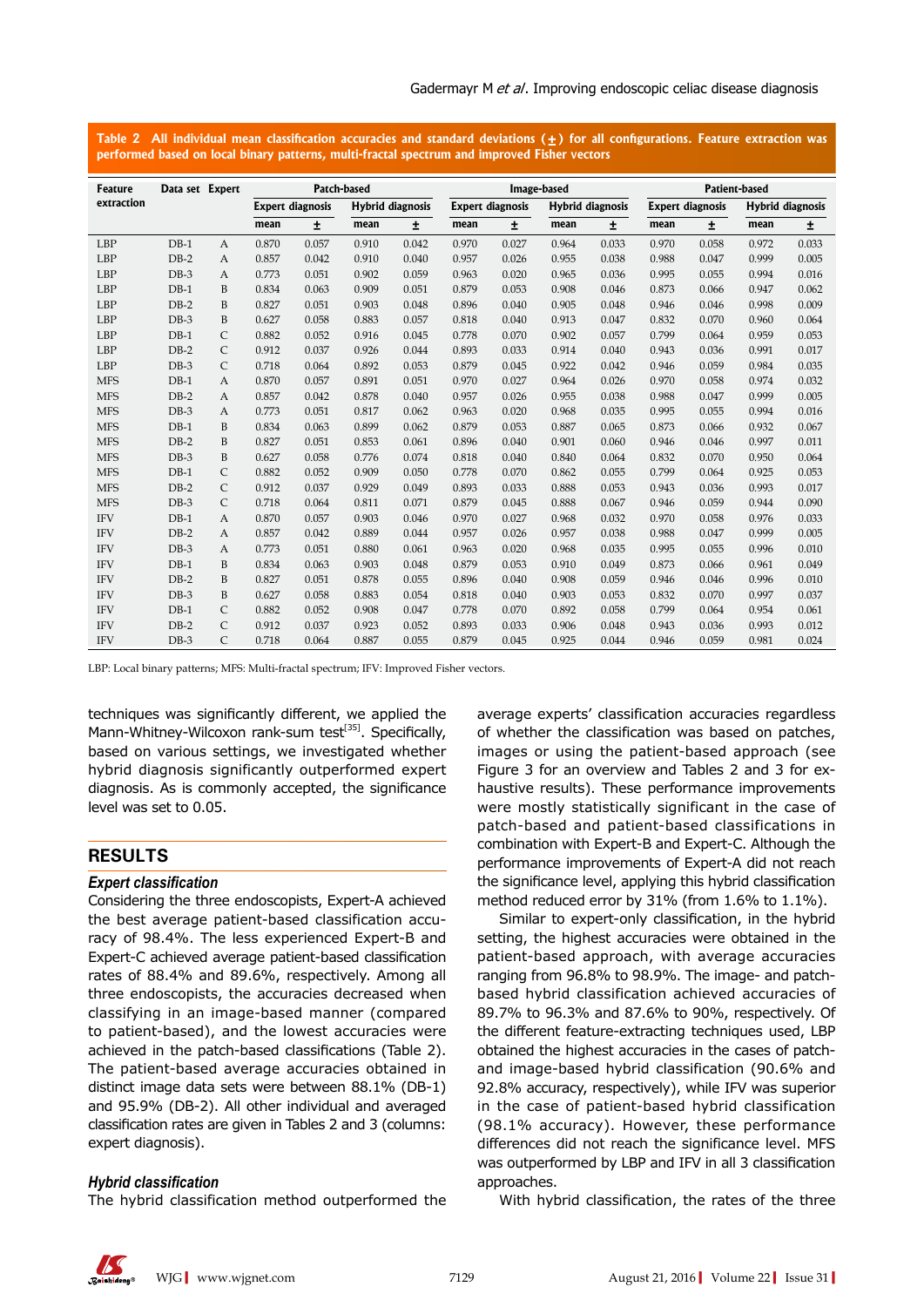#### Gadermayr M et al. Improving endoscopic celiac disease diagnosis

| Average classification accuracies and standard deviations $(+)$ for specific feature extraction methods, databases and experts<br>Table 3 |        |        |       |                         |                  |       |                                             |       |             |       |                         |                  |       |       |  |
|-------------------------------------------------------------------------------------------------------------------------------------------|--------|--------|-------|-------------------------|------------------|-------|---------------------------------------------|-------|-------------|-------|-------------------------|------------------|-------|-------|--|
| Feature                                                                                                                                   | Data   | Expert |       |                         | Patch-based      |       |                                             |       | Image-based |       | Patient-based           |                  |       |       |  |
| extraction                                                                                                                                | set    |        |       | <b>Expert diagnosis</b> | Hybrid diagnosis |       | Hybrid diagnosis<br><b>Expert diagnosis</b> |       |             |       | <b>Expert diagnosis</b> | Hybrid diagnosis |       |       |  |
|                                                                                                                                           |        |        | mean  | ±.                      | mean             | 土     | mean                                        | 土     | mean        | 土     | mean                    | 土                | mean  | ±.    |  |
| <b>LBP</b>                                                                                                                                | mean   | mean   | 0.811 | 0.091                   | 0.906            | 0.013 | 0.893                                       | 0.065 | 0.928       | 0.026 | 0.921                   | 0.070            | 0.978 | 0.019 |  |
| <b>MFS</b>                                                                                                                                | mean   | mean   | 0.811 | 0.091                   | 0.863            | 0.052 | 0.893                                       | 0.065 | 0.906       | 0.046 | 0.921                   | 0.070            | 0.968 | 0.030 |  |
| <b>IFV</b>                                                                                                                                | mean   | mean   | 0.811 | 0.091                   | 0.895            | 0.065 | 0.893                                       | 0.065 | 0.926       | 0.030 | 0.921                   | 0.070            | 0.981 | 0.017 |  |
| mean                                                                                                                                      | $DB-1$ | mean   | 0.862 | 0.022                   | 0.905            | 0.007 | 0.876                                       | 0.083 | 0.917       | 0.039 | 0.881                   | 0.074            | 0.956 | 0.018 |  |
| mean                                                                                                                                      | $DB-2$ | mean   | 0.865 | 0.037                   | 0.899            | 0.031 | 0.915                                       | 0.031 | 0.921       | 0.027 | 0.959                   | 0.022            | 0.996 | 0.003 |  |
| mean                                                                                                                                      | $DB-3$ | mean   | 0.706 | 0.064                   | 0.859            | 0.045 | 0.887                                       | 0.063 | 0.921       | 0.042 | 0.924                   | 0.072            | 0.975 | 0.020 |  |
| mean                                                                                                                                      | mean   | A      | 0.833 | 0.046                   | 0.887            | 0.006 | 0.963                                       | 0.006 | 0.963       | 0.006 | 0.984                   | 0.011            | 0.989 | 0.012 |  |
| mean                                                                                                                                      | mean   | B      | 0.763 | 0.102                   | 0.876            | 0.041 | 0.864                                       | 0.036 | 0.897       | 0.023 | 0.884                   | 0.050            | 0.968 | 0.024 |  |
| mean                                                                                                                                      | mean   | C      | 0.837 | 0.090                   | 0.900            | 0.036 | 0.850                                       | 0.054 | 0.900       | 0.020 | 0.896                   | 0.073            | 0.969 | 0.025 |  |

LBP: Local binary patterns; MFS: Multi-fractal spectrum; IFV: Improved Fisher vectors.



**Figure 3 Mean accuracies and standard deviations of hybrid diagnosis** *vs* **expert diagnosis.** For each combination (expert, image representation and data set), the three hybrid classification approaches are compared with expert-based classification. <sup>a</sup>P < 0.05 between two approaches based on the same data. LBP: Local binary patterns; MFS: Multi-fractal spectrum; IFV: Improved Fisher vectors.

K

WJG**|**www.wjgnet.com <sup>7130</sup> August 21, 2016**|**Volume 22**|**Issue 31**|**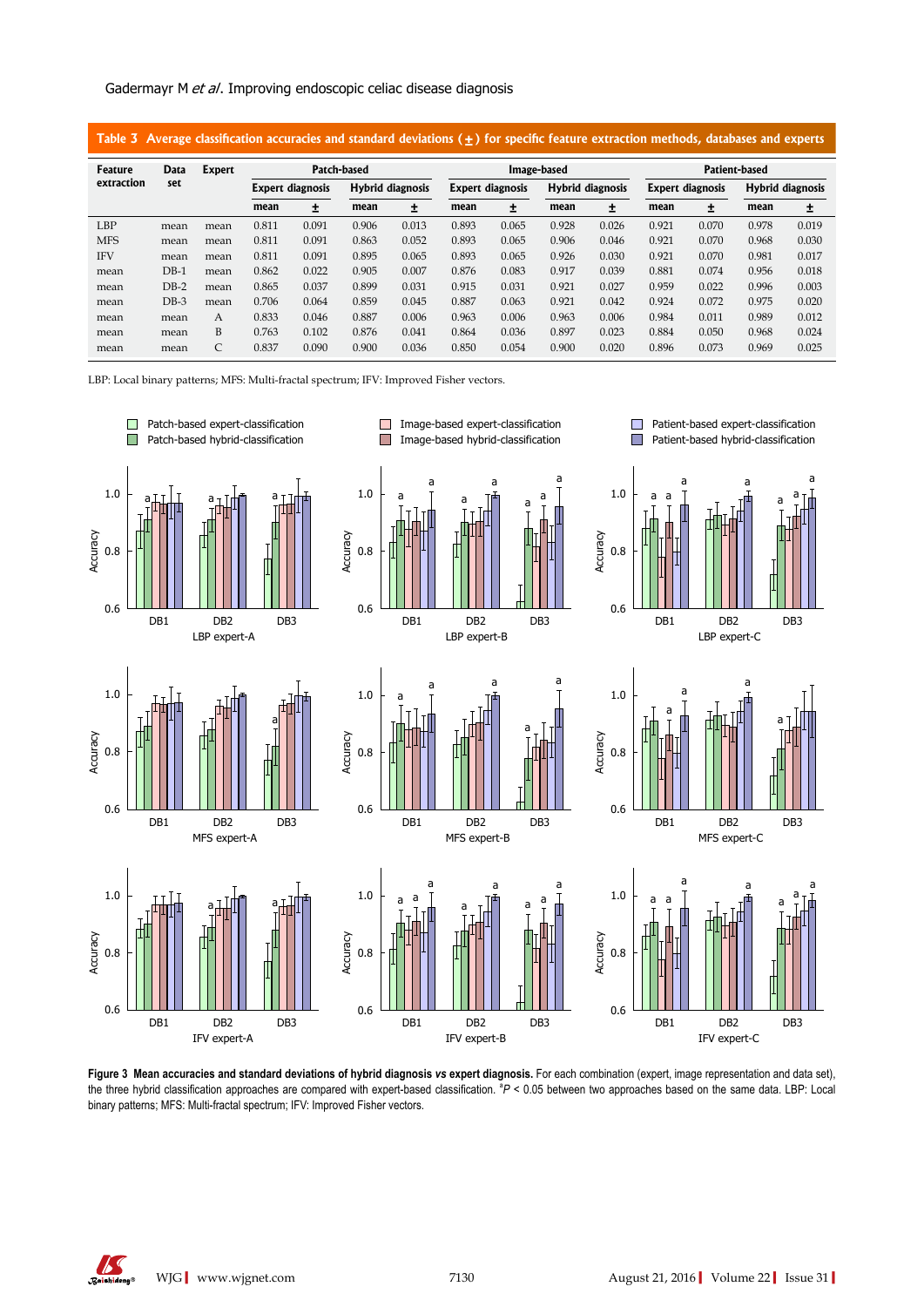

### Gadermayr M et al. Improving endoscopic celiac disease diagnosis

Figure 4 Can we transfer a model trained with one medical expert to another medical expert? In this figure, each cell indicates the accuracy (relative percentage compared to the best combination) that is obtained if training is performed with one and evaluation is performed with another expert (in the case of patchbased classification). The rates on the diagonal line are obtained if training and evaluation is performed with the same expert. LBP: Local binary patterns; MFS: Multifractal spectrum; IFV: Improved Fisher vectors.

experts converged. In the case of DB-2, the final rates (with a decision level fusion on a per patient basis) were always above 98%. Based on the other data sets, the rates were never below 94%.

#### *Model transfer*

In a second experiment, we investigated whether a model trained with a certain expert can be simply transferred to another expert (Figure 4). We observed that the accuracies remained quite stable if the evaluating expert was more accurate than the expert for training (see values at the diagonal of Figure 4). When using the combination of DB-1 and the evaluating of Expert-A, the training set had virtually no impact (first column of Figure 4). More distinct decreases in accuracy were observed if the evaluating expert was less accurate. According to the results of LBP and DB-2, Expert-B obtained an accuracy of 97% if his training data were used (center cell of Figure 4), whereas the use of the trained model of the more accurate Expert-C led to a distinct loss of performance (91% accuracy). The extent of this effect varied between the different data sets. Considering the different image description methods, IFV was more stable than LBP and MFS.

# **DISCUSSION**

Here, we report that a hybrid classification approach combining medical expert knowledge with state-of-theart computer-based texture analysis methods actually improves the diagnostic accuracy of medical experts. Performance improvements are most distinct for (but not limited to) less experienced physicians.

From the literature $[19]$ , we know that state-of-theart computer-aided diagnosis is currently unable to compete with experienced endoscopists considering the overall classification rates, which are roughly between 85% and 90%. With our new approach, however, even the diagnostic accuracy of the most experienced expert, Expert-A, could be outperformed. Without the hybrid system Expert-A achieved on average 98.4% accurate diagnoses with fusion (*i.e.*, patient-based diagnosis), which is probably the most relevant variable for clinical practice. This classification rate reflects the reported accuracy of  $MIT<sup>[36,37]</sup>$ .

In contrast, when applying the proposed hybrid system the accuracy increased slightly, to 98.9%. This increase seems to be negligible; however, the classification error was reduced by 31%. A less experienced expert (Expert-C) achieved on average

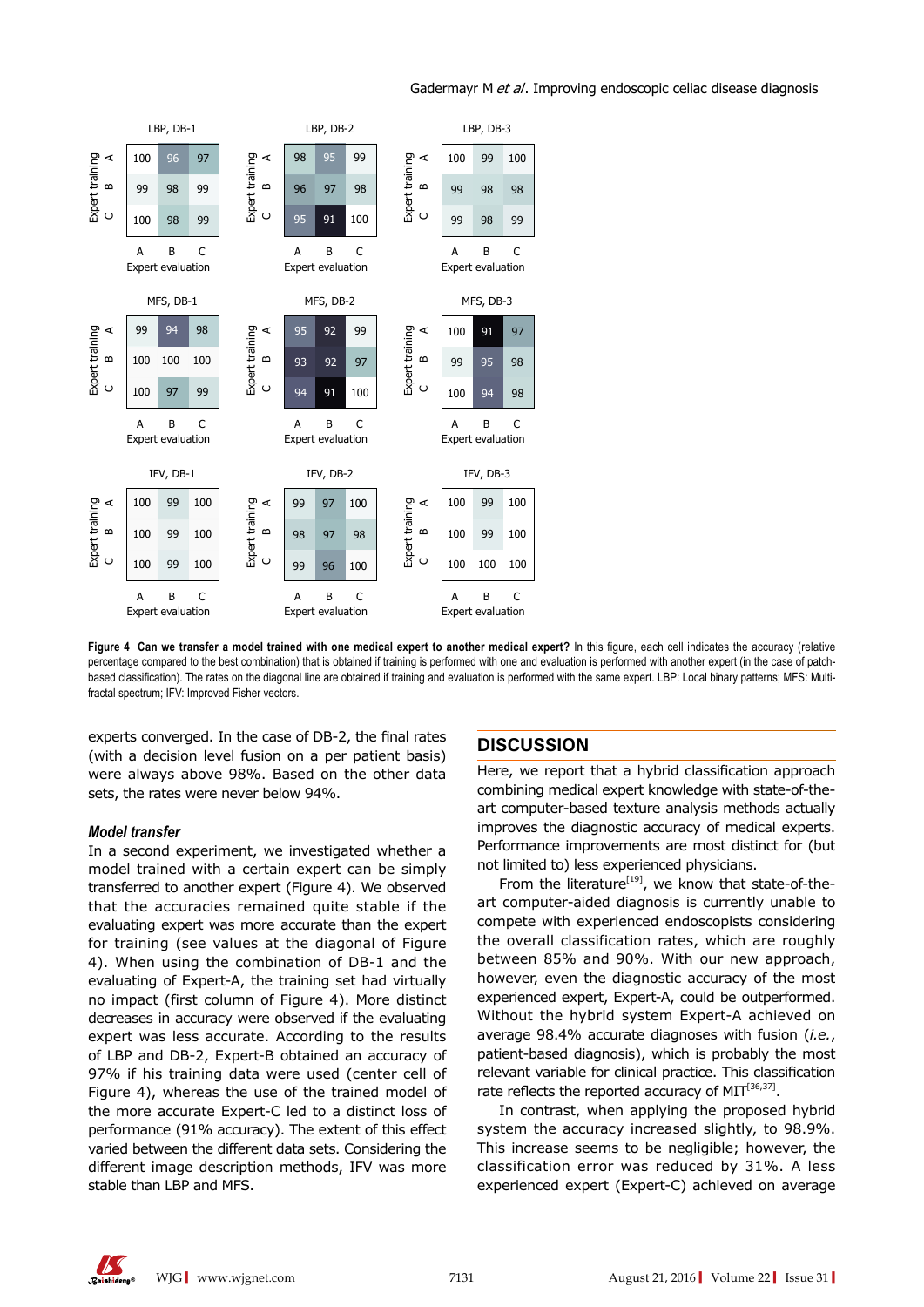89.6% accuracy without the hybrid approach and 96.9% with the new technique, which was a statistically significant improvement. This relatively high classification rate obtained by Expert-C is in accordance with the easy applicability of the MIT even with regard to beginners<sup>[38]</sup>.

The outcome of Expert-B was also significantly improved. Using patch-based classification, the accuracies were on average lower than using imagebased classification. However, this loss of accuracy was not completely consistent. The general effect can potentially be attributed to the less accurate expert's diagnosis, which influenced the hybrid system results. Obviously, the fusion of images from different regions of the duodenum led to distinctly enhanced accuracy.

Comparing hybrid diagnosis to expert diagnosis, the most distinct improvements were noticed in the case of patch-based classification but also in the case of patient-based classification, which is highly relevant from a practical point of view. For this patientbased approach, a panel of images for each patient is necessary to assist the diagnostic procedure. In this study, on average 3.0 images per patient were available. Due to the frequently observed patchy pattern of tissue damage in CD, using a higher number of endoscopic images might improve the detection of villous atrophy.

Furthermore, we noticed more distinct enhancements in combination with less experienced experts (*e.g.*, see rates of Expert-3). In general, this effect holds true for all classification scenarios, all data sets and all feature extraction methods.

Considering the different image data sets, we found that different experts have individual strengths and weaknesses. Hybrid classification is especially able to compensate for the experts' weaknesses, as shown by the combination of Expert-B and DB-3. This expert supposedly was less experienced with the narrowband image data, thus reaching a maximum accuracy of only approximately 85%. In contrast, using hybrid diagnosis, an accuracy of 95% was obtained.

Looking at the outcome, the impact of the feature extraction method was quite small. Although the best average outcome was obtained with the most sophisticated method IFV, the other two methods were only slightly (insignificantly) inferior.

Additional experiments showed that a model can generally be transferred from one expert to another if their performances are similar. We found that a model can be trained with a slightly less accurate expert without expecting a severe loss of performance. Consequently, it should not be trained with a more accurate one, as this can lead to distinct drops in accuracy.

The clinical relevance of the reported hybrid classification approach would be primarily to support endoscopists in identifying whether and where biopsies from the duodenum are to be taken. Especially in the case of a patchy distribution of villous atrophy in the midst of normal mucosa, the hybrid system could indicate areas with villous atrophy, thus targeting the biopsy. Subsequently, such a diagnostic approach including selective and targeted tissue sampling might improve the accuracy of CD diagnosis, especially for less experienced endoscopists. In the foreseeable future, it would be conceivable that with this reported hybrid approach, biopsies could be avoided or reduced in some carefully selected scenarios, such as endoscopic evidence of villous atrophy in patients with positive celiac antibodies<sup>[36]</sup> or monitoring the histologic recovery of CD patients on a gluten-free  $diet<sup>[39]</sup>$  Hence, the hybrid approach could finally result in cost savings by reducing the number of biopsy specimens. However, one limitation is that with the hybrid approach, it is not possible to detect Marsh-1 or Marsh-2 lesions. Therefore, the hybrid approach is not suitable to completely substitute for diagnostic biopsy. In cases where villous atrophy is not detected, biopsies and subsequent histopathologic evaluation will still be indispensable. Biopsies should always be performed in the case of macroscopic wall abnormalities, which indicate CD-associated intestinal lymphomas.

A potential limitation of our study is the limitation of the study population to children and the relatively small number of experts involved in the evaluation of the endoscopic imagery. However, based on the vast amount of image data evaluated and the different levels of experience of the study endoscopists we strongly assume that the diagnostic accuracy obtained by our new approach is generalizable to other settings and holds true for routine patient care.

One strength of computer-aided endoscopic diagnosis of CD is its observer independence. However, the significant intra- and inter-observer variability in the histological staging of CD described in the literature refers to only the use of the Marsh classification. This classification variability might be significantly less if pathologists also used a binary histological staging (normal mucosa *vs* villous atrophy) instead of the Marsh classification.

In conclusion, our results indicate that a hybrid classification approach combining medical expert knowledge with state-of-the-art computer-based texture analysis methods can improve the diagnostic accuracy of endoscopists in detecting duodenal areas with villous atrophy. It is possible that in the near future, an automated CD diagnosis tool will be on hand to support endoscopists in identifying whether and where biopsies from the duodenum should be taken. However, beyond these possibilities, several further potentials of this new technique lie in its application in capsule endoscopy, in the cost reduction of reliable biopsy-avoiding approaches in CD diagnosis and in the complete prevention of biopsy-associated complications.

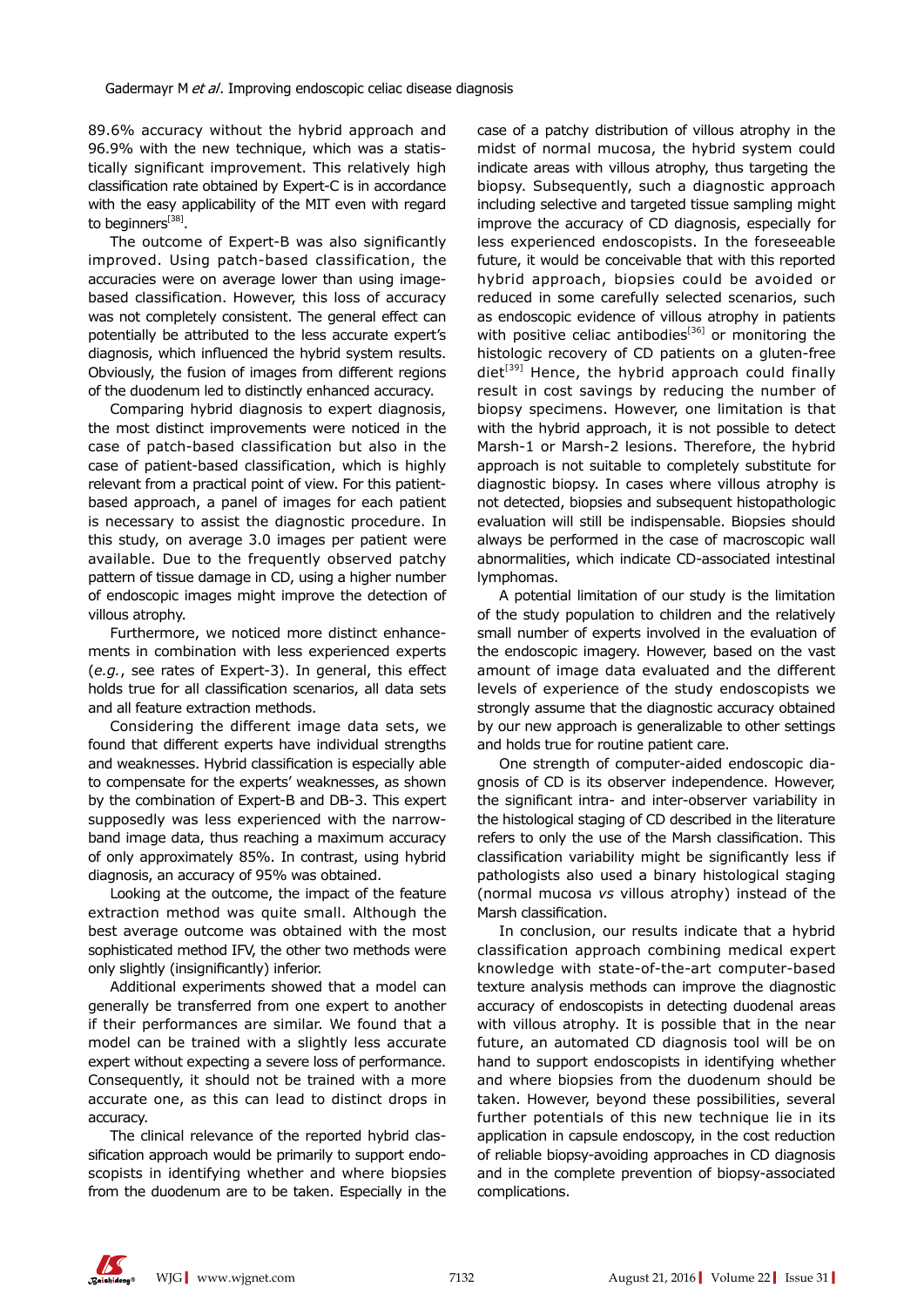# **COMMENTS COMMENTS**

#### *Background*

Celiac disease (CD) is one of the most common autoimmune diseases, and it can occur at any point in life. However, because 50% of cases are diagnosed in childhood, care for these children with celiac disease is a prominent task within the field of Pediatric Gastroenterology. One of the issues in celiac disease care is obtaining a reliable diagnosis before embarking on a life-long strict gluten-free diet, which is a highly effective treatment modality. In contrast, if celiac disease goes undiagnosed, or in the case of lacking dietary adherence, severe complications can arise. Endoscopy combined with intestinal biopsies is currently considered the gold standard for the diagnosis of CD.

#### *Research frontiers*

Visual assessment of mucosal celiac disease markers during upper endoscopy was shown to be of modest reliability. In particular, less experienced endoscopists are prone to diagnostic errors. Furthermore, histopathological examination of biopsies is subject to a significant intra- and inter-observer variability. For the diagnostic exploitation of visual disease markers, especially in the case of less experienced physicians, a reliable automated and observerindependent decision support system is missing. Computer-based methods not incorporating expert knowledge proved not to be as reliable as experienced endoscopists, a finding that prevents such systems from being deployed in the endoscopic routine.

#### *Innovations and breakthroughs*

The proposed hybrid approach constitutes a technique improving the diagnostic performance of both less experienced and experienced physicians. The main finding that the computer-aided hybrid system mostly outperforms, but never underperforms, human diagnostic accuracy will ease the establishment of this new system as a diagnostic support tool.

#### *Applications*

The proposed method can be utilized for the diagnosis of celiac disease based on visual markers. Using this method, biopsies can be targeted, the histopathological assessment of biopsies can be supported to increase diagnostic accuracy, and biopsies can even be omitted in the case of a clearcut detection of villous atrophy.

#### *Terminology*

CD is an autoimmune disorder triggered by dietary gluten. It is marked by intestinal inflammation, finally leading to villous atrophy.

#### *Peer-review*

This study investigates a computer-aided decision support system based on image data captured during endoscopies. By fusing computer-based image features with endoscopists' decisions, the diagnostic accuracy of medical experts can be outperformed on average. The performance increase is most significant in the case of less experienced physicians.

## **REFERENCES**

- Liedlgruber M, Uhl A. Computer-aided decision support systems for endoscopy in the gastrointestinal tract: a review. *IEEE Rev Biomed Eng* 2011; **4**: 73-88 [PMID: 22273792 DOI: 10.1109/ RBME.2011.2175445]
- 2 **Ciaccio EJ**, Tennyson CA, Bhagat G, Lewis SK, Green PH. Use of basis images for detection and classification of celiac disease. *Biomed Mater Eng* 2014; **24**: 1913-1923 [PMID: 25226887 DOI: 10.3233/BME-141000]
- 3 **Häfner M**, Tamaki T, Tanaka S, Uhl A, Wimmer G, Yoshida S. Local fractal dimension based approaches for colonic polyp classification. *Med Image Anal* 2015; **26**: 92-107 [PMID: 26385078 DOI: 10.1016/j.media.2015.08.007]
- 4 **Qi X**, Pan Y, Sivak MV, Willis JE, Isenberg G, Rollins AM. Image analysis for classification of dysplasia in Barrett's esophagus using endoscopic optical coherence tomography. *Biomed Opt Express*

2010; **1**: 825-847 [PMID: 21258512 DOI: 10.1364/BOE.1.000825]

- 5 **Jebarani W**, Daisy V. Assessment of Crohn's disease lesions in Wireless Capsule Endos-copy images using SVM based classification. Proc of ICSIPR, 2013: 303-307 [DOI: 10.1109/ ICSIPR.2013.6497945]
- 6 **Marsh MN**. Gluten, major histocompatibility complex, and the small intestine. A molecular and immunobiologic approach to the spectrum of gluten sensitivity ('celiac sprue'). *Gastroenterology* 1992; **102**: 330-354 [PMID: 1727768]
- **Oberhuber G**, Granditsch G, Vogelsang H. The histopathology of coeliac disease: time for a standardized report scheme for pathologists. *Eur J Gastroenterol Hepatol* 1999; **11**: 1185-1194 [PMID: 10524652 DOI: 10.1097/00042737-199910000-00019]
- 8 **Mubarak A**, Nikkels P, Houwen R, Ten Kate F. Reproducibility of the histological diagnosis of celiac disease. *Scand J Gastroenterol* 2011; **46**: 1065-1073 [PMID: 21668407 DOI: 10.3109/00365521.20 11.589471]
- 9 **Arguelles-Grande C**, Tennyson CA, Lewis SK, Green PH, Bhagat G. Variability in small bowel histopathology reporting between different pathology practice settings: impact on the diagnosis of coeliac disease. *J Clin Pathol* 2012; **65**: 242-247 [PMID: 22081783 DOI: 10.1136/jclinpath-2011-200372]
- 10 **Hopper AD**, Cross SS, Sanders DS. Patchy villous atrophy in adult patients with suspected gluten-sensitive enteropathy: is a multiple duodenal biopsy strategy appropriate? *Endoscopy* 2008; **40**: 219-224 [PMID: 18058655 DOI: 10.1055/s-2007-995361]
- 11 **Emura F**, Saito Y, Ikematsu H. Narrow-band imaging optical chromocolonoscopy: advantages and limitations. *World J Gastroenterol* 2008; **14**: 4867-4872 [PMID: 18756593 DOI: 10.3748/wjg.14.4867]
- 12 **Valitutti F**, Oliva S, Iorfida D, Aloi M, Gatti S, Trovato CM, Montuori M, Tiberti A, Cucchiara S, Di Nardo G. Narrow band imaging combined with water immersion technique in the diagnosis of celiac disease. *Dig Liver Dis* 2014; **46**: 1099-1102 [PMID: 25224697 DOI: 10.1109/MMSP.2012.6343433]
- 13 **Hämmerle-Uhl J**, Höller Y, Uhl A, Vécsei A. Endoscope distortion correction does not (easily) improve mucosa-based classification of celiac disease. *Med Image Comput Comput Assist Interv* 2012; **15**: 574-581 [PMID: 23286177 DOI: 10.1007/978-3-642-33454-2\_71]
- 14 **Ciaccio EJ**, Tennyson CA, Bhagat G, Lewis SK, Green PH. Implementation of a polling protocol for predicting celiac disease in videocapsule analysis. *World J Gastrointest Endosc* 2013; **5**: 313-322 [PMID: 23858375 DOI: 10.4253/wjge.v5.i7.313]
- 15 **Hegenbart S**, Uhl A, Vécsei A, Wimmer G. Scale invariant texture descriptors for classifying celiac disease. *Med Image Anal* 2013; **17**: 458-474 [PMID: 23481171 DOI: 10.1016/j.media.2013.02.001]
- 16 **Gadermayr M**, Uhl A, Vécsei A. Getting One Step Closer to Fully Automatized Celiac Disease Diagnosis. Proc of IPTA, 2014: 13-17 [DOI: 10.1109/IPTA.2014.7001921]
- 17 **Kwitt R**, Hegenbart S, Rasiwasia N, Vécsei A, Uhl A. Do we need annotation experts? A case study in celiac disease classification. *Med Image Comput Comput Assist Interv* 2014; **17**: 454-461 [PMID: 25485411 DOI: 10.1007/978-3-319-10470-6\_57]
- 18 **Hegenbart S**, Uhl A, Vécsei A. Survey on computer aided decision support for diagnosis of celiac disease. *Comput Biol Med* 2015; **65**: 348-358 [PMID: 25770906 DOI: 10.1016/j.compbiomed.2015.02. 007]
- 19 **Gadermayr M**, Uhl A, Vécsei A. The Effect of Endoscopic Lens Distortion Correction on Physicians' Diagnosis Performance. Proc of BVM, 2014: 174-179 [DOI: 10.1007/978-3-642-54111-7\_35]
- 20 **Gadermayr M**, Liedlgruber M, Uhl A, Vécsei A. Shape Curvature Histogram: A Shape Feature for Celiac Disease Diagnosis. Proc of MICCAI-MCV, 2014: 175-184 [DOI: 10.1007/978-3-319-05530-5 \_17]
- 21 **Gasbarrini A**, Ojetti V, Cuoco L, Cammarota G, Migneco A, Armuzzi A, Pola P, Gasbarrini G. Lack of endoscopic visualization of intestinal villi with the "immersion technique" in overt atrophic celiac disease. *Gastrointest Endosc* 2003; **57**: 348-351 [PMID: 12612514 DOI: 10.1067/mge.2003.116]
- 22 **Hegenbart S**, Kwitt R, Liedlgruber M, Uhl A, Vécsei A. Impact of